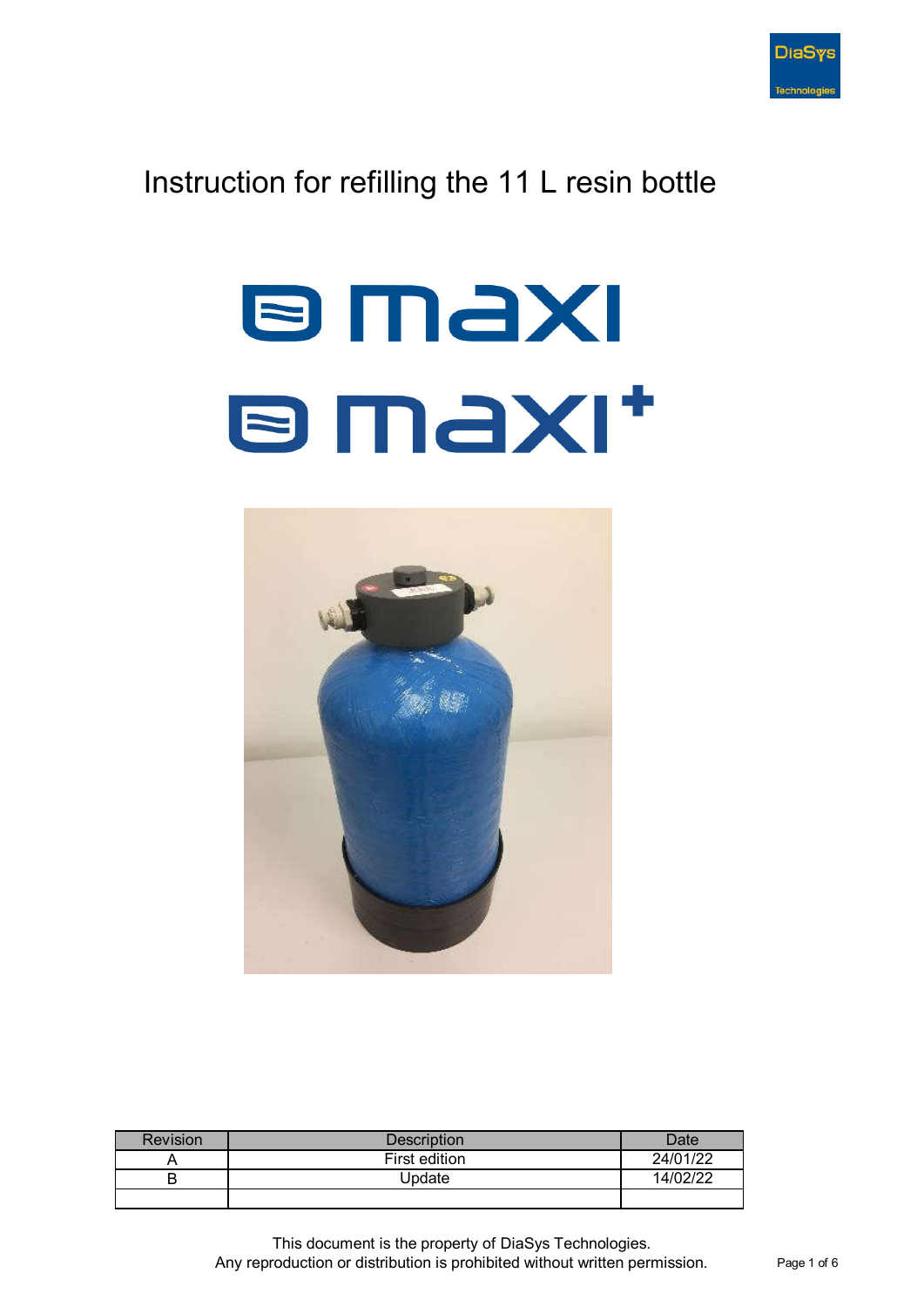

## ATTENTION : Resine is irritating, respect conditions of use EMPTYING OF THE BOTTLE



Resin can cause serious eyes damages.

Wear protective gloves and eye/face protection. Wash hands thoroughly after handling. IF IN EYES: Rinse cautiously with water for several minutes. Remove contact lenses if the victim wears them and if they can be easily removed. Continue rinsing.

Immediately call a POISON CENTER or doctor

Protection equipment : Glasses, Gloves and Protective suit



This document is the property of DiaSys Technologies. Any reproduction or distribution is prohibited without written permission. Page 2 of 6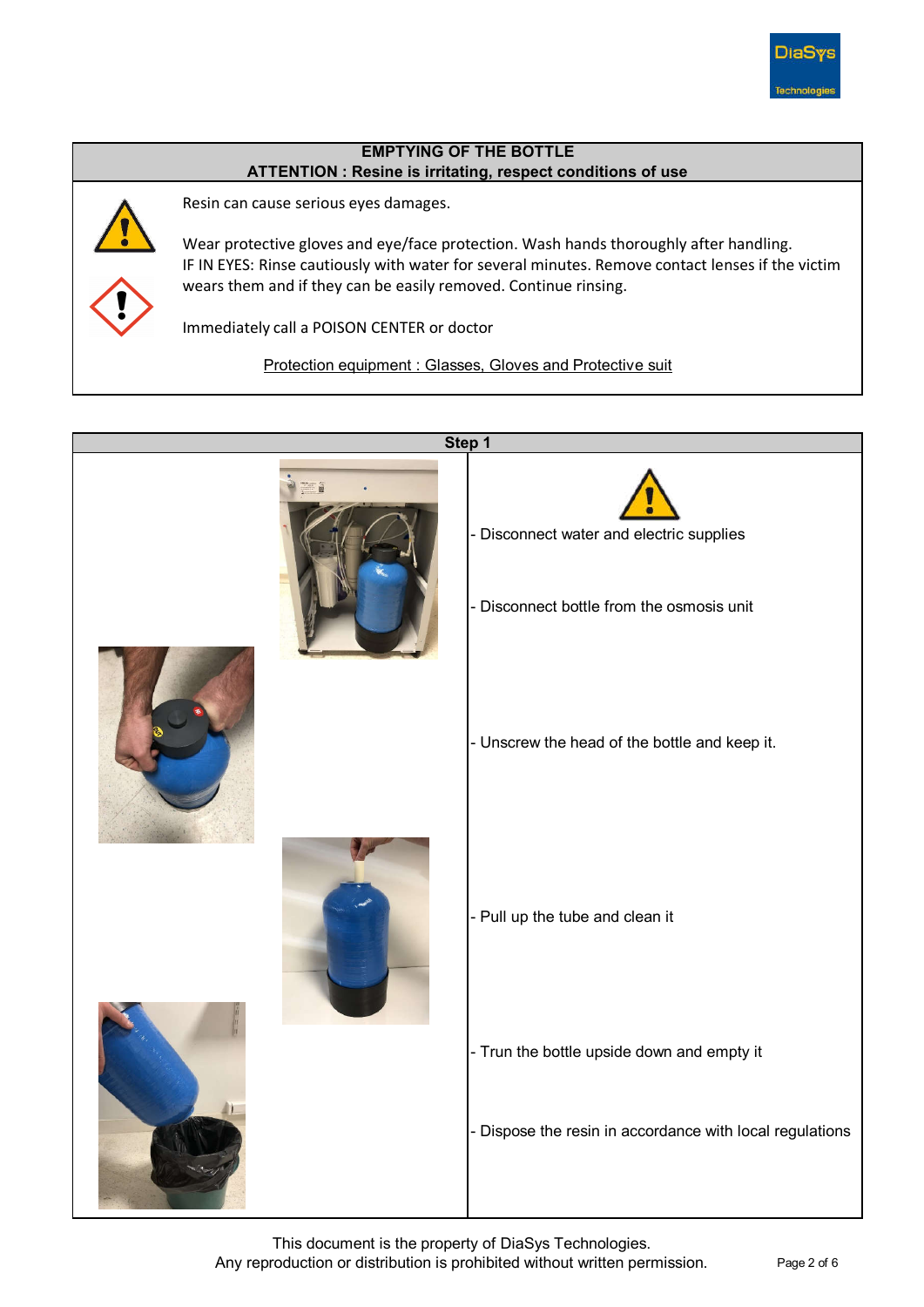

## ATTENTION : Resine is irritating, respect conditions of use FILLING OF THE BOTTLE



Resin can cause serious eyes damages.

Wear protective gloves and eye/face protection. Wash hands thoroughly after handling. IF IN EYES: Rinse cautiously with water for several minutes. Remove contact lenses if the victim wears them and if they can be easily removed. Continue rinsing.

Immediately call a POISON CENTER or doctor

Protection equipment : Glasses, Gloves and Protective suit



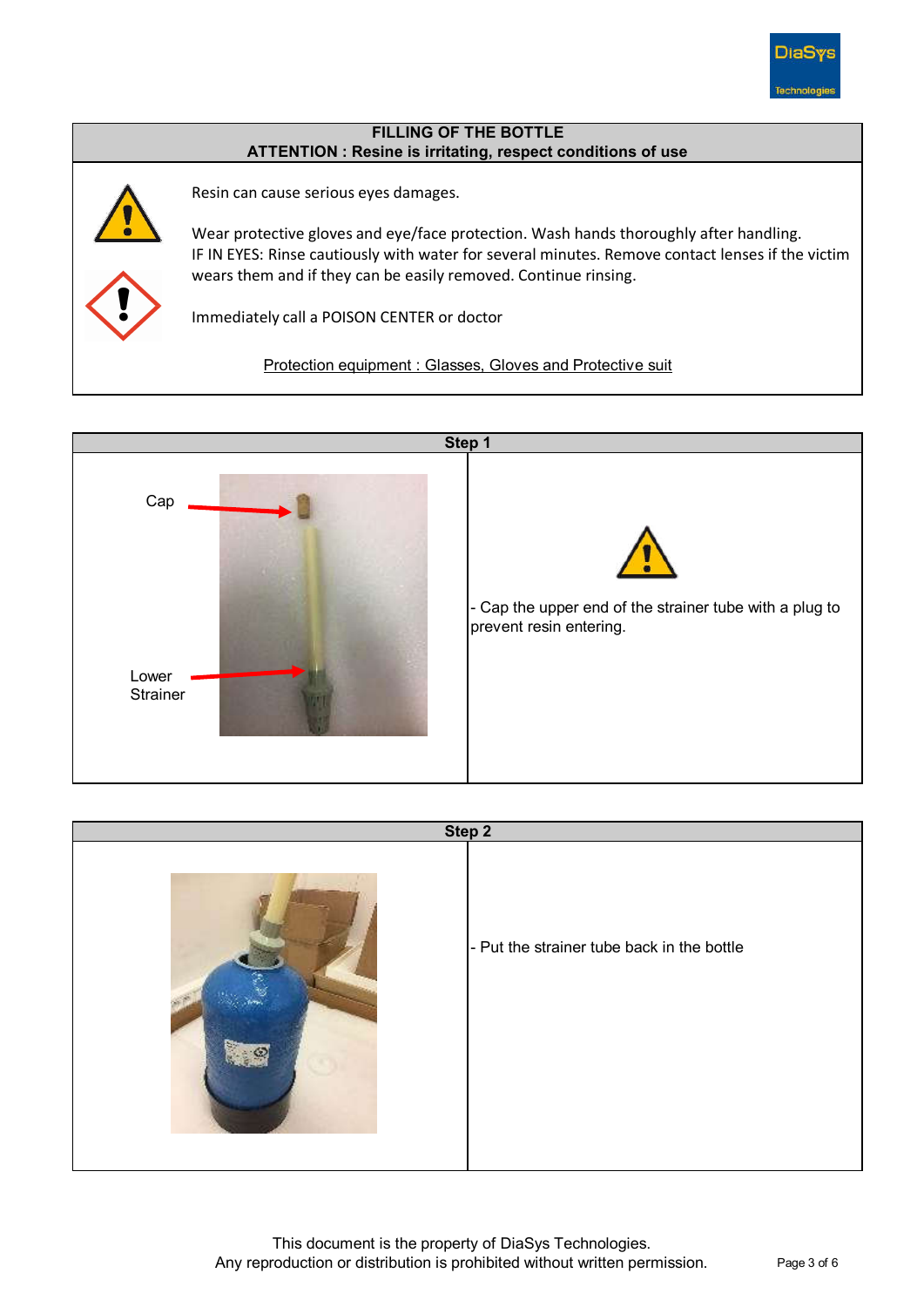

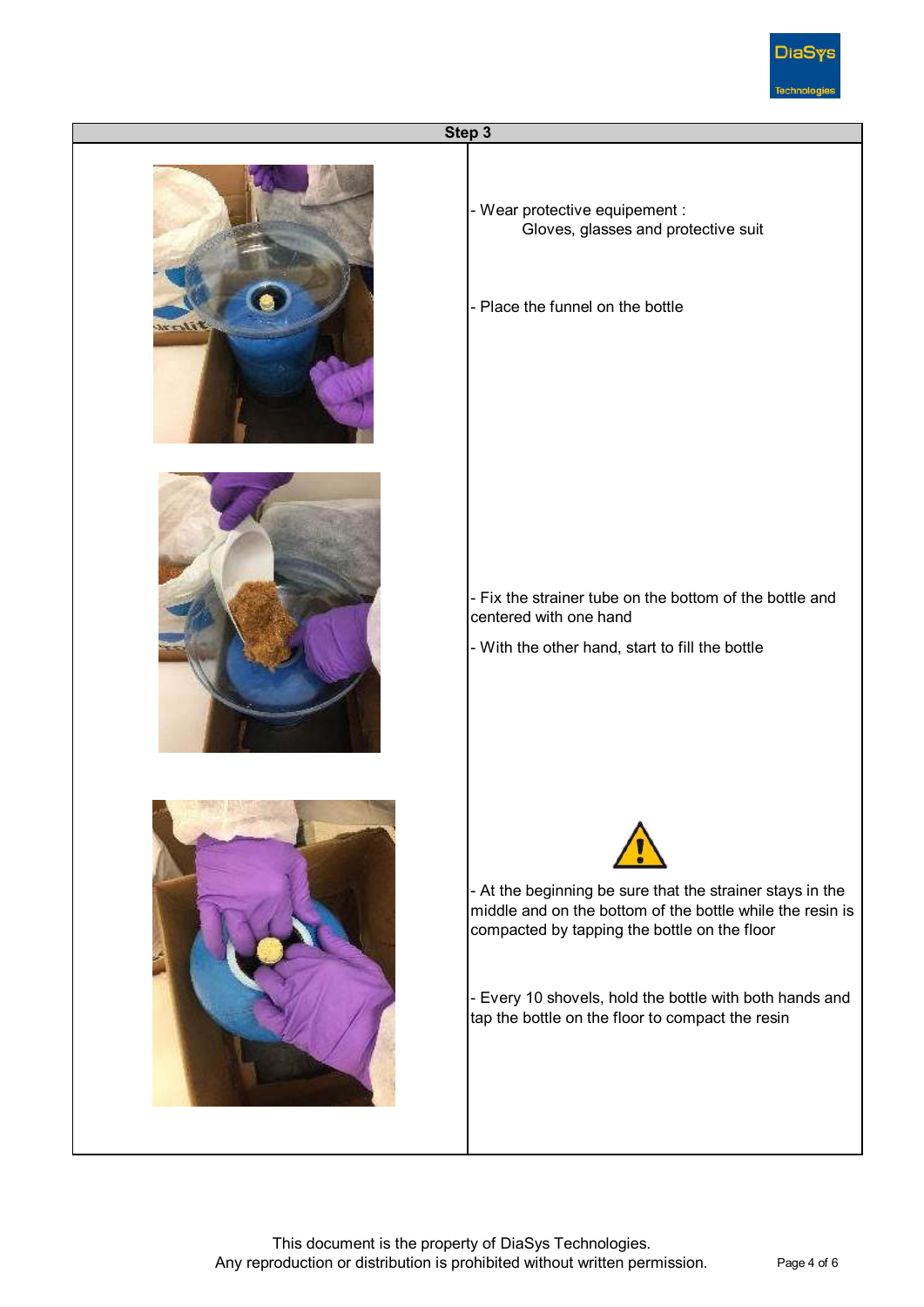

- Check that the tube is in the centred Step 4 - Stop filling when the resin is at the lower end of the bottle thread - Clean the tube and the thread of the bottle with a brush to remove remaining resin



This document is the property of DiaSys Technologies. Any reproduction or distribution is prohibited without written permission. Page 5 of 6